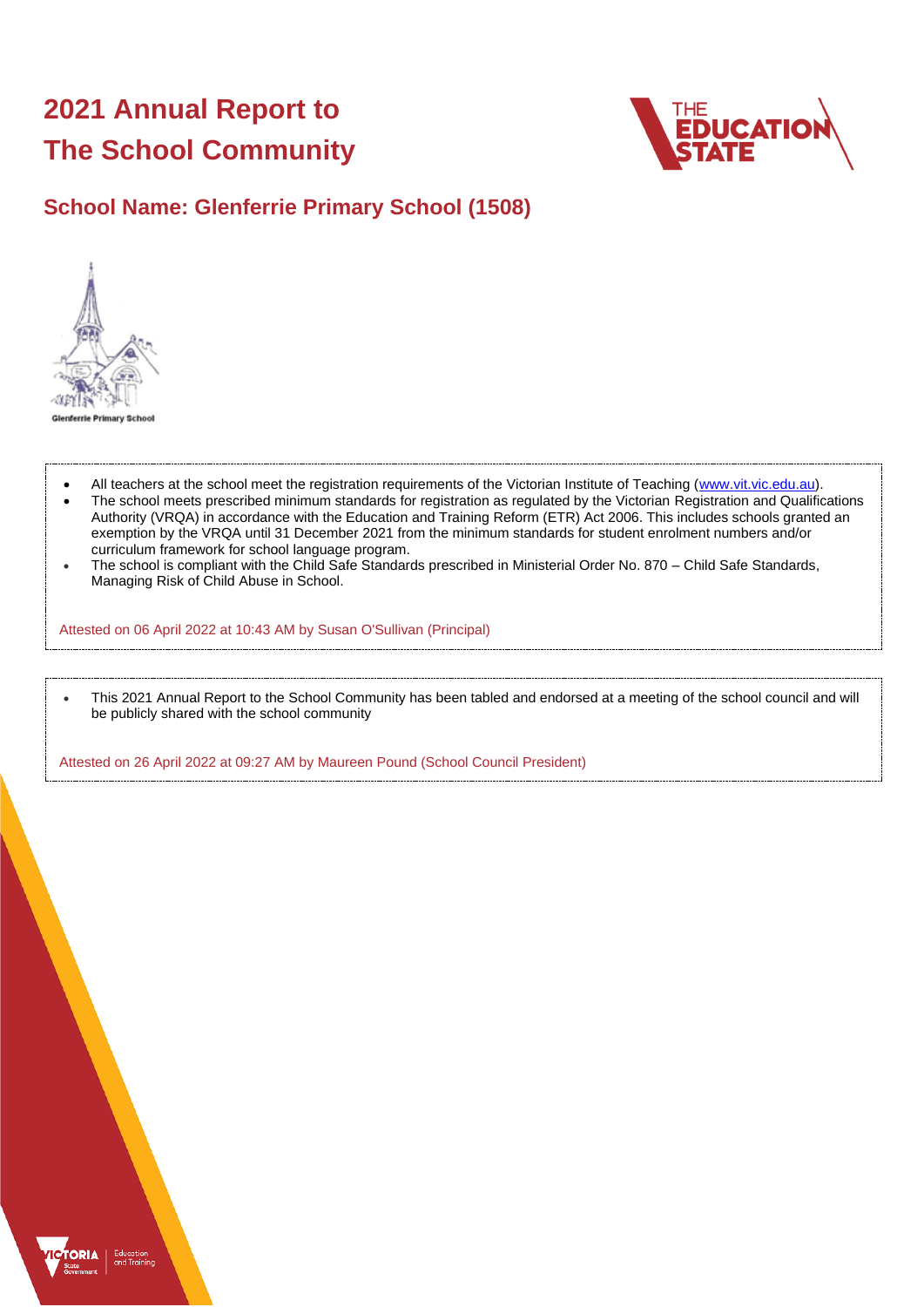

# How to read the Annual Report

## What does the *'About Our School'* commentary section of this report refer to?

The 'About our school' commentary provides a brief background on the school, an outline of the school's performance over the year and future directions.

The 'School Context' describes the school's vision, values and purpose. Details include the school's geographic location, size and structure, social characteristics, enrolment characteristics and special programs.

The 'Framework for Improving Student Outcomes (FISO)' section includes the improvement initiatives the school has selected and the progress they have made towards achieving them through the implementation of their School Strategic Plan and Annual Implementation Plan.

### What does the *'Performance Summary'* section of this report refer to?

The Performance Summary includes the following:

#### **School Profile**

- student enrolment information
- the school's 'Student Family Occupation and Education' category
- a summary of parent responses in the Parent Opinion Survey, shown against the statewide average for Primary schools
- school staff responses in the area of School Climate in the School Staff Survey, shown against the statewide average for Primary schools

#### **Achievement**

- English and Mathematics for Teacher Judgements against the curriculum
- English and Mathematics for National Literacy and Numeracy tests (NAPLAN).

### **Engagement**

Student attendance at school

### **Wellbeing**

Student responses to two areas in the Student Attitudes to School Survey:

- Sense of Connectedness
- Management of Bullying

Results are displayed for the latest year and the average of the last four years (where available). As NAPLAN tests were not conducted in 2020, the NAPLAN 4-year average is the average of 2018, 2019 and 2021 data in the 2021 Performance Summary.

## Considering COVID-19 when interpreting the Performance Summary

The Victorian community's experience of COVID-19, including remote and flexible learning, had a significant impact on normal school operations in 2020 and 2021. This impacted the conduct of assessments and surveys. Readers should be aware of this when interpreting the Performance Summary.

For example, in 2020 and 2021 school-based surveys ran under changed circumstances, and NAPLAN was not conducted in 2020. Absence and attendance data during this period may have been influenced by local processes and procedures adopted in response to remote and flexible learning.

Schools should keep this in mind when using this data for planning and evaluation purposes.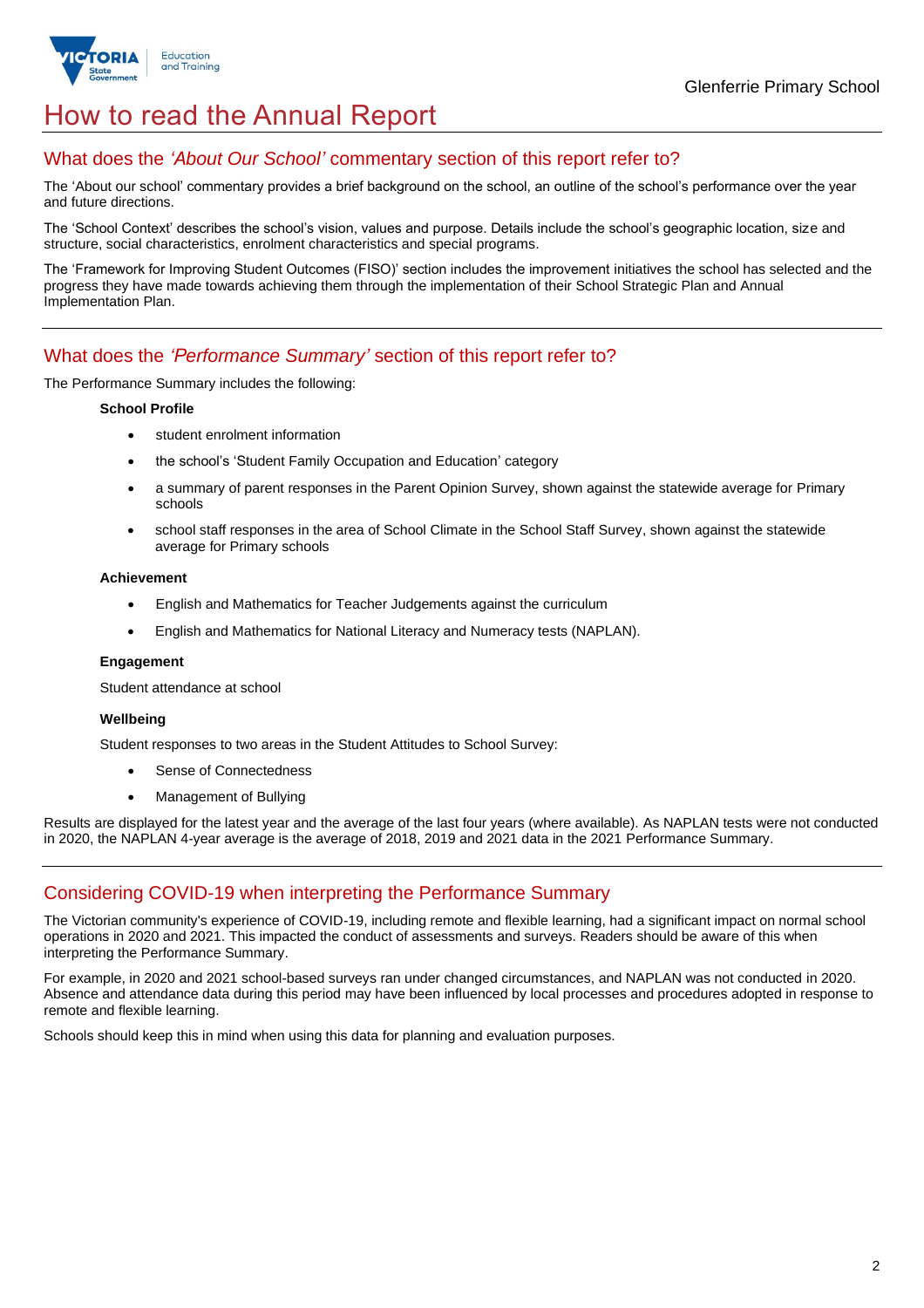

# How to read the Annual Report (continued)

### What do *'Similar Schools'* refer to?

Similar Schools are a group of Victorian government schools with similar characteristics to the school.

This grouping of schools has been created by comparing each school's socio-economic background of students, the number of non-English speaking students and the school's size and location.

## What does *'NDP'* or '*NDA*' mean?

'NDP' refers to no data being published for privacy reasons or where there are insufficient underlying data. For example, very low numbers of participants or characteristics that may lead to identification will result in an 'NDP' label.

'NDA' refers to no data being available. Some schools have no data for particular measures due to low enrolments. There may be no students enrolled in some year levels, so school comparisons are not possible.

Note that new schools only have the latest year of data and no comparative data from previous years. The Department also recognises unique circumstances in Specialist, Select Entry, English Language, Community Schools and schools that changed school type recently, where school-to-school comparisons are not appropriate.

## What is the *'Victorian Curriculum'*?

The Victorian Curriculum F–10 sets out what every student should learn during his or her first eleven years of schooling. The curriculum is the common set of knowledge and skills required by students for life-long learning, social development and active and informed citizenship.

The Victorian Curriculum is assessed through teacher judgements of student achievement based on classroom learning.

The curriculum has been developed to ensure that school subjects and their achievement standards enable continuous learning for all students, including students with disabilities.

The 'Towards Foundation Level Victorian Curriculum' is integrated directly into the curriculum and is referred to as 'Levels A to D'.

'Levels A to D' may be used for students with disabilities or students who may have additional learning needs. These levels are not associated with any set age or year level that links chronological age to cognitive progress (i.e., there is no age expected standard of achievement for 'Levels A to D').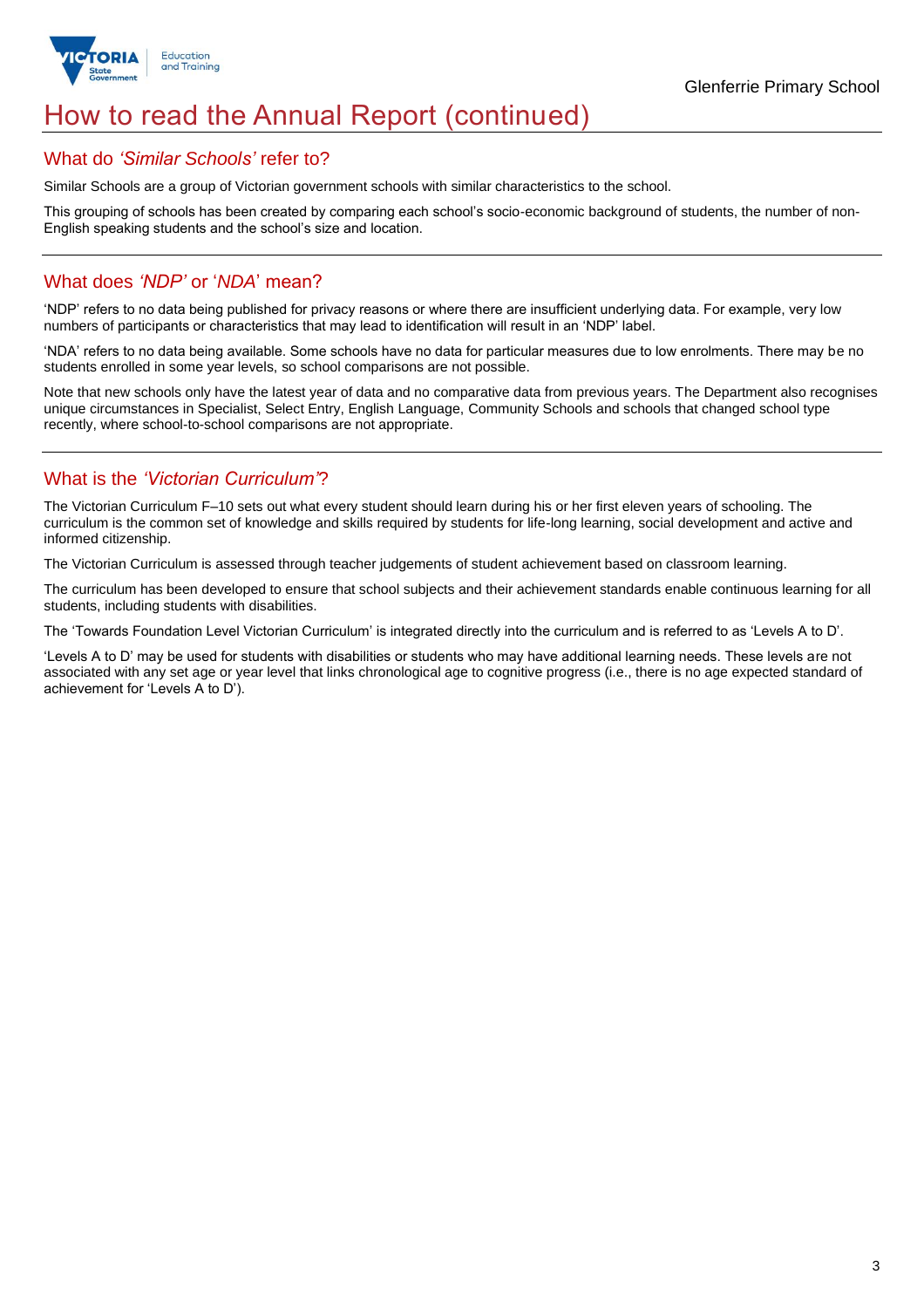

# **About Our School**

# School context

Glenferrie Primary School (GPS) is located in the City of Boroondara and serves the inner eastern residential area of Hawthorn. It is close to public transport and situated amidst a wide range of Government, Independent schools and Tertiary Institutions. Established in 1875, GPS supports students to develop into active, compassionate and lifelong learners who display our school values of excellence, confidence, respect and resilience. We aim to:

- be a welcoming and friendly school where students feel safe and secure
- promote a positive and supportive working and learning environment for staff and students

• provide comprehensive and responsive learning programs in a cooperative environment that encourages the active participation of students in the Victorian Curriculum

• encourage all to reach their potential, to value what they learn and to support each other

• cater for a wide range of abilities and special needs including an active integration program with a focus on the inclusive curriculum

- promote the principles of equal opportunity, merit, equity and multiculturalism within the life of the school
- involve parents in school life
- encourage a mutually beneficial relationship with the local community.

In 2021, GPS had an enrolment of 300 students (50.7% female and 49.3% male), this included nine international students. Our staff profile included 15 class teachers, three integration aids, four specialist teachers (art, physical education, performing arts and Italian), a Principal and Assistant Principal. We also had one learning specialist and a teacher working as the Tutor. The tutor program operating for students identified as below benchmark.

GPS is an accredited International Baccalaureate (I.B) school delivering the Primary Years Program. I.B principles ensure that literacy and numeracy are integrated authentically in the curriculum, that learning has a real-world context, and the pedagogy of metacognition is promoted through our inquiry program. As a result, we have a holistic, challenging, inquiry-based curriculum, with meaningful assessment which guides differentiated learning.

Together with our parents, staff and students, GPS provides a caring, culturally diverse and inclusive community where, through the development of international-mindedness, students belong, contribute and make a difference in their school, neighborhood and wider world.

## Framework for Improving Student Outcomes (FISO)

GPS delivered on its Key Improvement Strategy for 2021: that all students, prep to year 6, make 12 months or more growth in their literacy and numeracy learning. This was achieved by our staff assessing and understanding student needs and planning purposeful learning tasks, we were delighted that this occurred despite pivoting in and out of remote learning throughout the year. In parallel, some students in Years 1-3 engaged in our tutor learning program, which enabled all students to show strong growth during this disrupted period.

Throughout the COVID-19 lockdowns and periods of remote learning in 2021, GPS and its staff were able to continue building connections with students and their families through daily Webex catch ups and lessons, offering one-on-one support as required. This enabled the school leadership and teaching staff to continually improve teaching practice and ensure support was provided to students and families in a meaningful manner. During this time, GPS teaching staff were supported to build their capability and capacity to teach remotely, and to provide and respond to feedback. The use of technology was embedded in student learning, and this assisted with a strong transitioning from remote learning back to the classroom.

Through remote learning there was a significant increase in student agency and responsibility to ensure they engaged in daily online lessons which also supported students in maintaining social connections with their peers.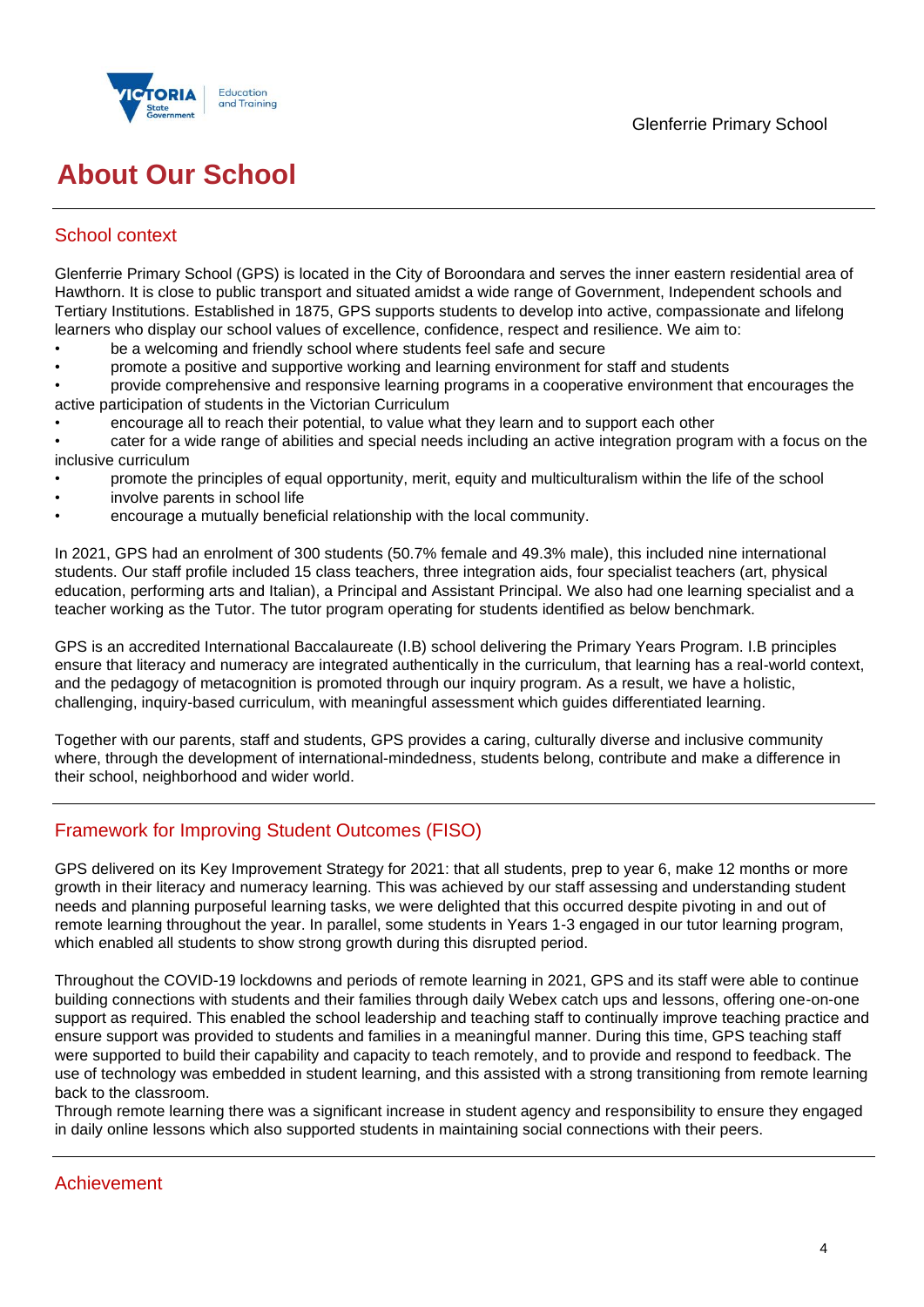

## Glenferrie Primary School

In 2021, due to COVID-19 lockdowns and periods of remote learning, GPS once again used suitable remote learning platforms and practices to support each year level. The teaching of the curriculum was carefully modified to suit remote learning and to support all family demands. Our Prep students were explicitly supported in their learning through the use of weekly printed packs, students were then guided through their learning via recorded instructions. Years 1-6 accessed Seesaw as their main platform and engaged with their teacher on a daily basis via video. All learning tasks were set weekly, and the school adopted a flexible approach to meet the needs of all families. Years 5 and 6 students were also engaged through using Google Classroom which supported student voice and agency as well as improving self-directed learning. Teachers provided regular feedback to students to ensure continuous improvements were being made in their work. All students were also supported with daily live online Webex lessons to ensure continuity and community in learning.

As shown by our teacher judgement student achievement data:

- 96.5% of our students are at or above age expected standards in English
- 94.6% of student's are at or above age expected standards in mathematics.

NAPLAN results showed:

92% of students are in the top 3 bands for reading in year 3 and 85.4% in the top 3 bands for Year 5

- 90.2% of students are in the top 3 bands for mathematics in Year 3 and 85.4% of year 5 students are in the top 3 bands.

Some students were identified for support in 2021 and this was provided via the Tutor Learning Program. In general, the Tutor Program was successful in achieving student growth in reading for all students. In 2022 our focus for improving student outcomes in literacy and numeracy will continue as well as a focus on student health and wellbeing.

# Engagement

In 2021 GPS students switched between face-to-face and remotely learning throughout the year.

Our staff continued their commitment to provide engaging learning opportunities through lens of inquiry. Despite the challenges of 2021 we were able to:

- have dance lessons in term one which concluded with a whole school disco
- take year 3/4 and 5/6 students to their annual camps both enthusiastically supported by the students!

Our absence data indicates the majority of students attended school either online or onsite during this time. To support students with their transition back to onsite learning, teachers created a supportive and nurturing classroom. The average number of absence days of 11.6 was a slight increase from 2020, largely due to COVID related reasons and extended family holidays.

In 2022 Health and Well-being will be a priority with a focus on school and community engagement. We will have a reset year where the school community will focus on the rebuilding a positive, supportive and strong community.

## **Wellbeing**

The 'student attitudes to school' survey was completed by all students in years 4,5 and 6. The results in 2021 were the best to date and we were particularly pleased with the 89.5% endorsement for the 'Sense of Connectedness', indicating our students have a strong connection to school, despite a challenging year of COVID-19 lockdowns and remote learning. This result was above similar schools and the state average.

In addition, our data showed that:

95% of students indicated they felt teachers provided a differentiated learning challenge, which was an acknowledgment to the commitment of GPS staff to provide a comprehensive and uninterrupted program via remote learning

98% of students believed teachers had high expectations for success and strong teacher relations, again this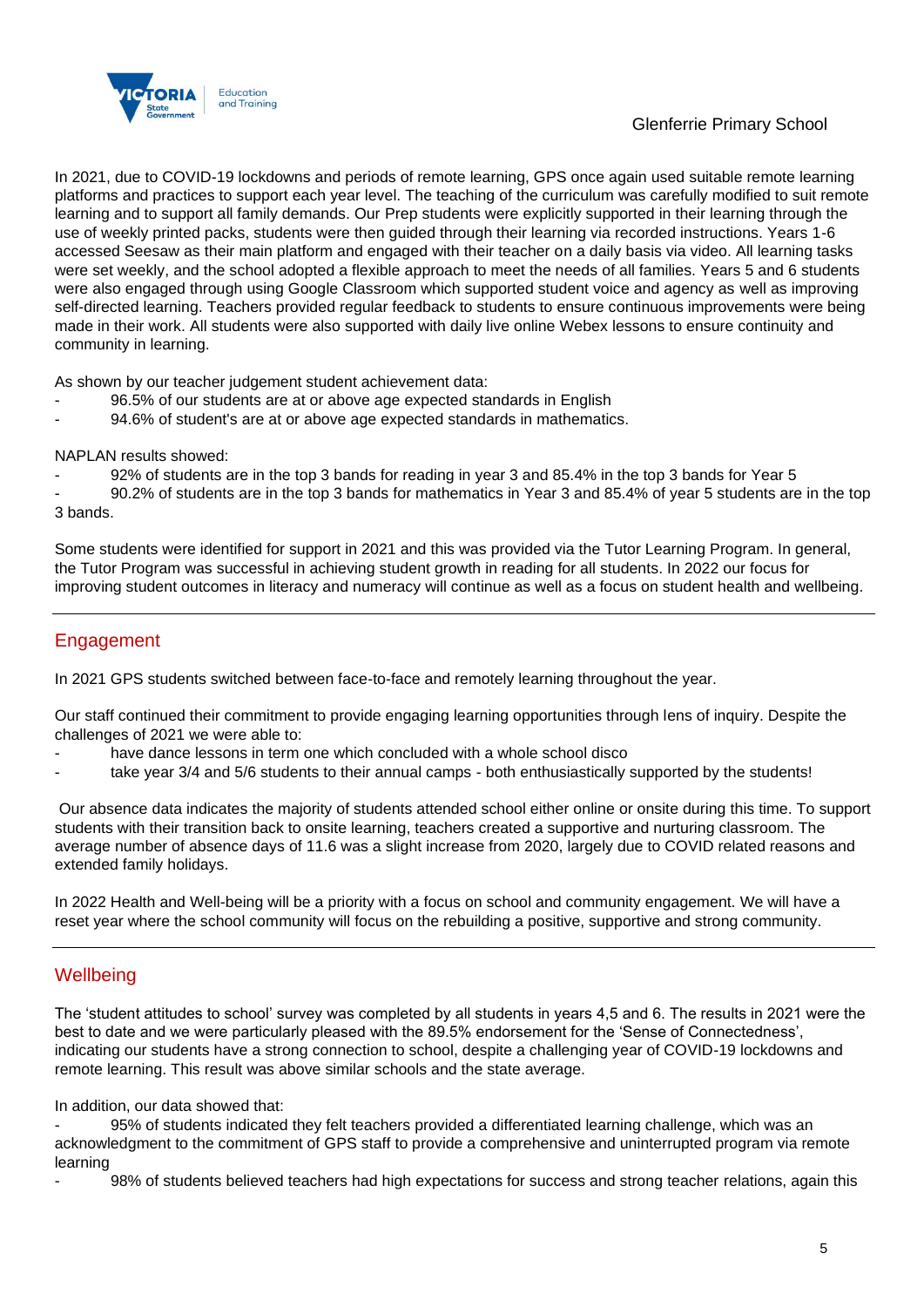

result confirms the efforts and commitment of GPS to support all students and families during 2021.

All classes offered a weekly online social catch up sessions whereby students could see and interact with their peers and teacher and have some fun. Health and well-being will continue to be a priority for the school in 2022.

## Finance performance and position

At the start of 2021 GPS was well positioned financially to invest in maintenance activities and COVID-19 lockdown periods provided an opportunity to complete much needed projects such as refurbishment of the heritage listed Shelter Sheds. In parallel, revenue to GPS decreased as our Student Resource Package (based on student enrolments, provided to the school via quarterly cash grants and a credit component for staff salaries) was reduced and we lost several overseas paying students which impacted fees paid to the school. This resulted in a net operating deficit of \$153,386.

Other areas of the GPS budget include:

- An Operating Reserve: The Education Department automatically calculates the amount of operating reserve the school must maintain.

- Funds received by GPS in advance were \$27,317 - this includes parents credit notes, donations, building and library fund.

- Money raised by the GPS Parents and Friends committee is included in Funds for Committees/Shared Arrangements and sits at \$10,434.

GPS leases laptops, iPads and photocopiers and this is shown under Equipment, Maintenance and Hire. All students in years 3-6 have an individual iPad to use at school and each classroom has an allocation of laptops. However, during remote learning, these devices were unable to be sent home as this was not part of the leasing agreement. The access to these devices for students who worked onsite was invaluable.

- The amount \$139, 468 under Support Serves includes Casual Relief Teachers for absent staff and Technical IT support.

- Under financial commitments, Capital- Buildings/Grounds sits at \$190,000. This funding is committed to projects such as new carpets for four remaining classrooms (part of ongoing maintenance), replacement of gas heaters in the Junior School building, replacement of Optic Fibre as part of network upgrade, exterior painting of the Junior School building and air conditioner replacement as needed across the school.

Overall, GPS remains in a good financial position to maintain our five heritage listed buildings and continue to improve our grounds.

### **For more detailed information regarding our school please visit our website at [https://glenferrieps.vic.edu.au](https://glenferrieps.vic.edu.au/)**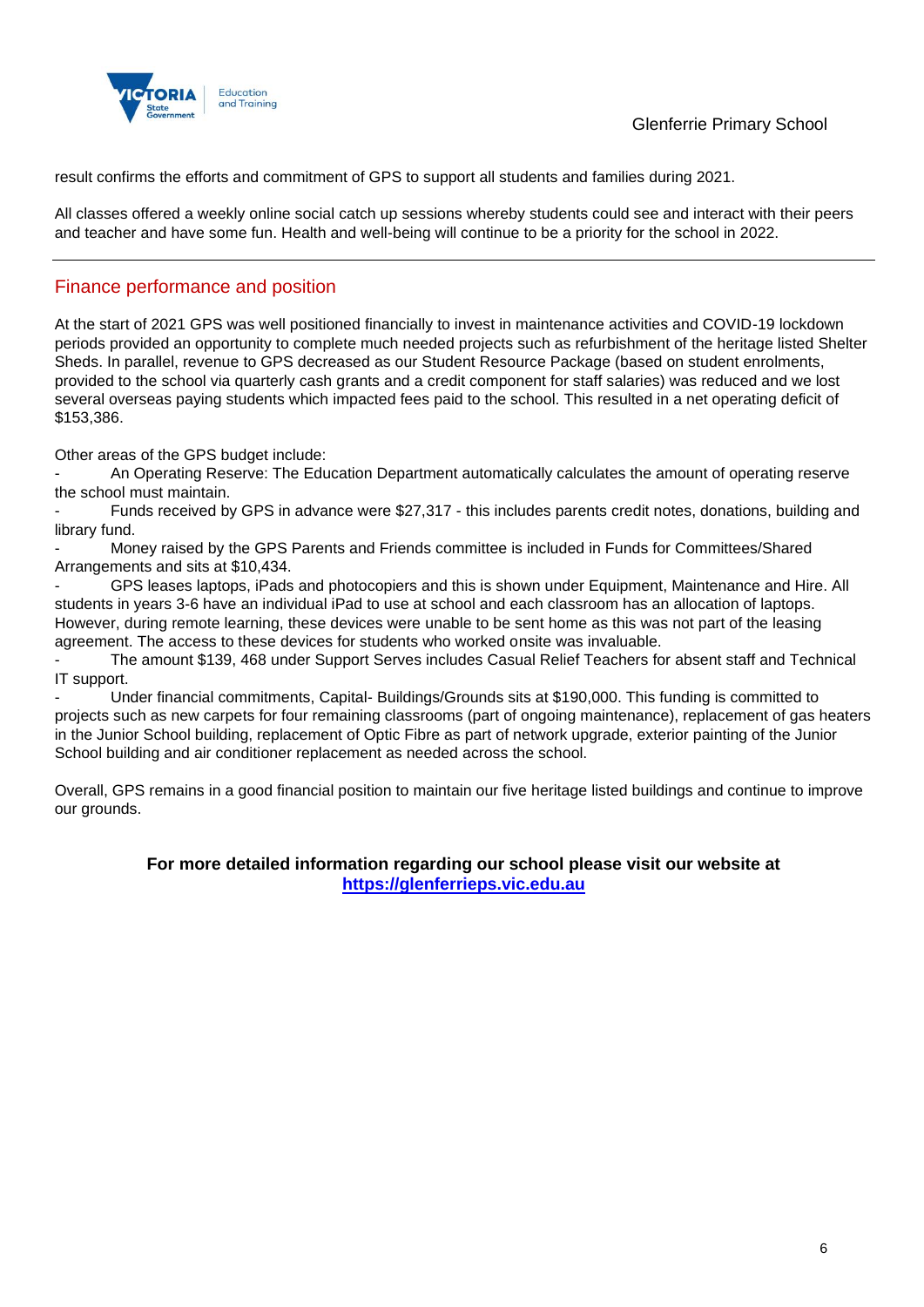

# **Performance Summary**

The Performance Summary for government schools provides an overview of how this school is contributing to the objectives of the Education State and how it compares to other Victorian government schools.

All schools work in partnership with their school community to improve outcomes for children and young people. Sharing this information with parents and the wider school community helps to support community engagement in student learning, a key priority of the Framework for Improving Student Outcomes.

Refer to the 'How to read the Annual Report' section for help on how to interpret this report.

# SCHOOL PROFILE

#### **Enrolment Profile**

A total of 300 students were enrolled at this school in 2021, 149 female and 151 male.

21 percent of students had English as an additional language and 0 percent were Aboriginal or Torres Strait Islander.

#### **Overall Socio-Economic Profile**

The overall school's socio-economic profile is based on the school's Student Family Occupation and Education index (SFOE).

SFOE is a measure of socio-educational disadvantage of a school, based on educational and employment characteristics of the parents/carers of students enrolled at the school. Possible SFOE band values are: Low, Low-Medium, Medium and High. A 'Low' band represents a low level of socio-educational disadvantage, a 'High' band represents a high level of socio-educational disadvantage.

This school's SFOE band value is: Low

### **Parent Satisfaction Summary**

The percent endorsement by parents on their school satisfaction level, as reported in the annual Parent Opinion Survey.

Percent endorsement indicates the percent of positive responses (agree or strongly agree) from parents who responded to the survey.



### **School Staff Survey**

The percent endorsement by staff on School Climate, as reported in the annual School Staff Survey.

Percent endorsement indicates the percent of positive responses (agree or strongly agree) from staff who responded to the survey.

Data is suppressed for schools with three or less respondents to the survey for confidentiality reasons.

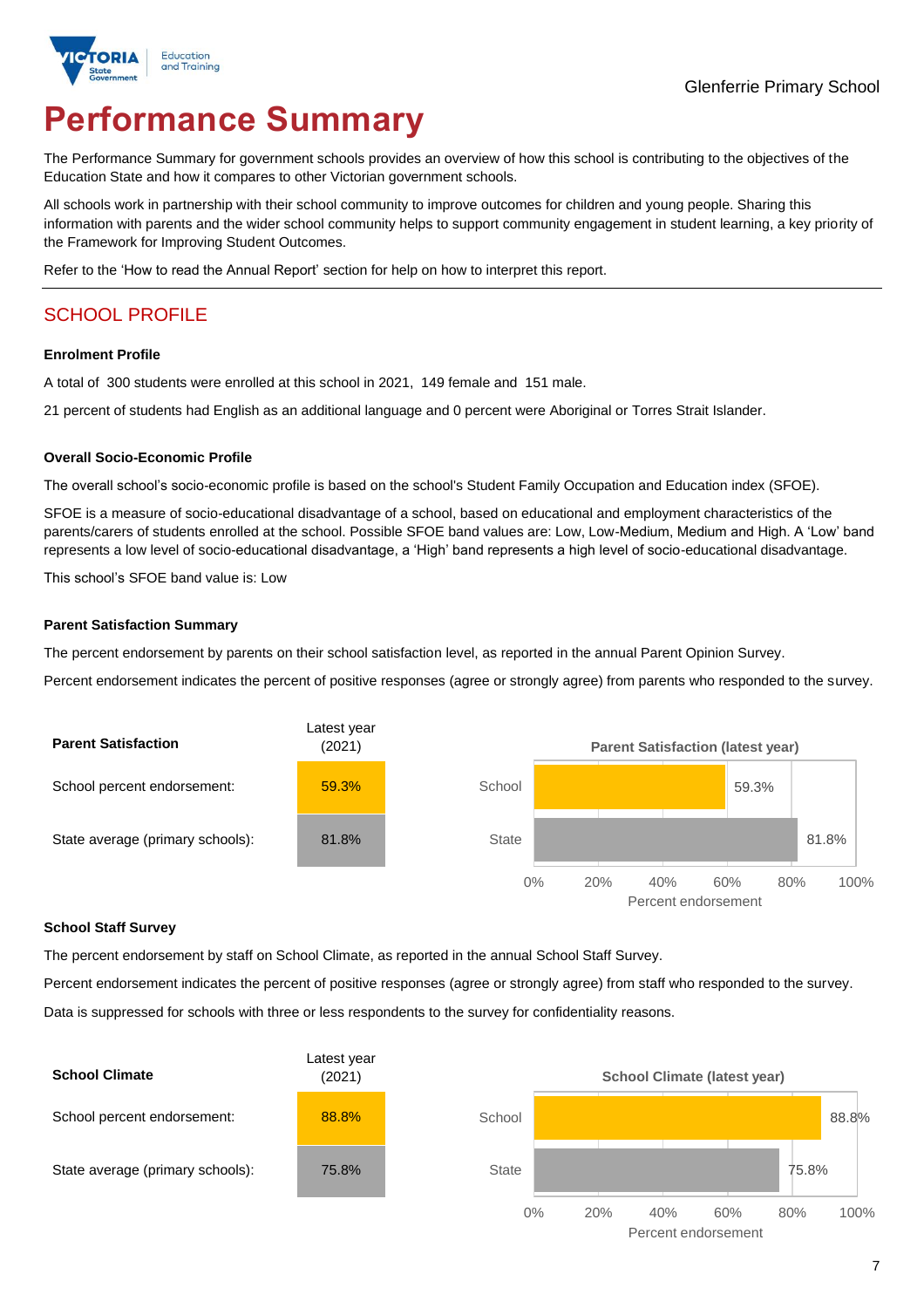

# ACHIEVEMENT

*Key: 'Similar Schools' are a group of Victorian government schools that are like this school, taking into account the school's socioeconomic background of students, the number of non-English speaking students and the size and location of the school.*

### **Teacher Judgement of student achievement**

Percentage of students working at or above age expected standards in English and Mathematics.



Percent students at or above age expected level

| <b>Mathematics</b><br>Years Prep to 6                             | Latest year<br>(2021) |
|-------------------------------------------------------------------|-----------------------|
| School percent of students at or above age<br>expected standards: | 94.6%                 |
| Similar Schools average:                                          | 94.3%                 |
| State average:                                                    | 84.9%                 |

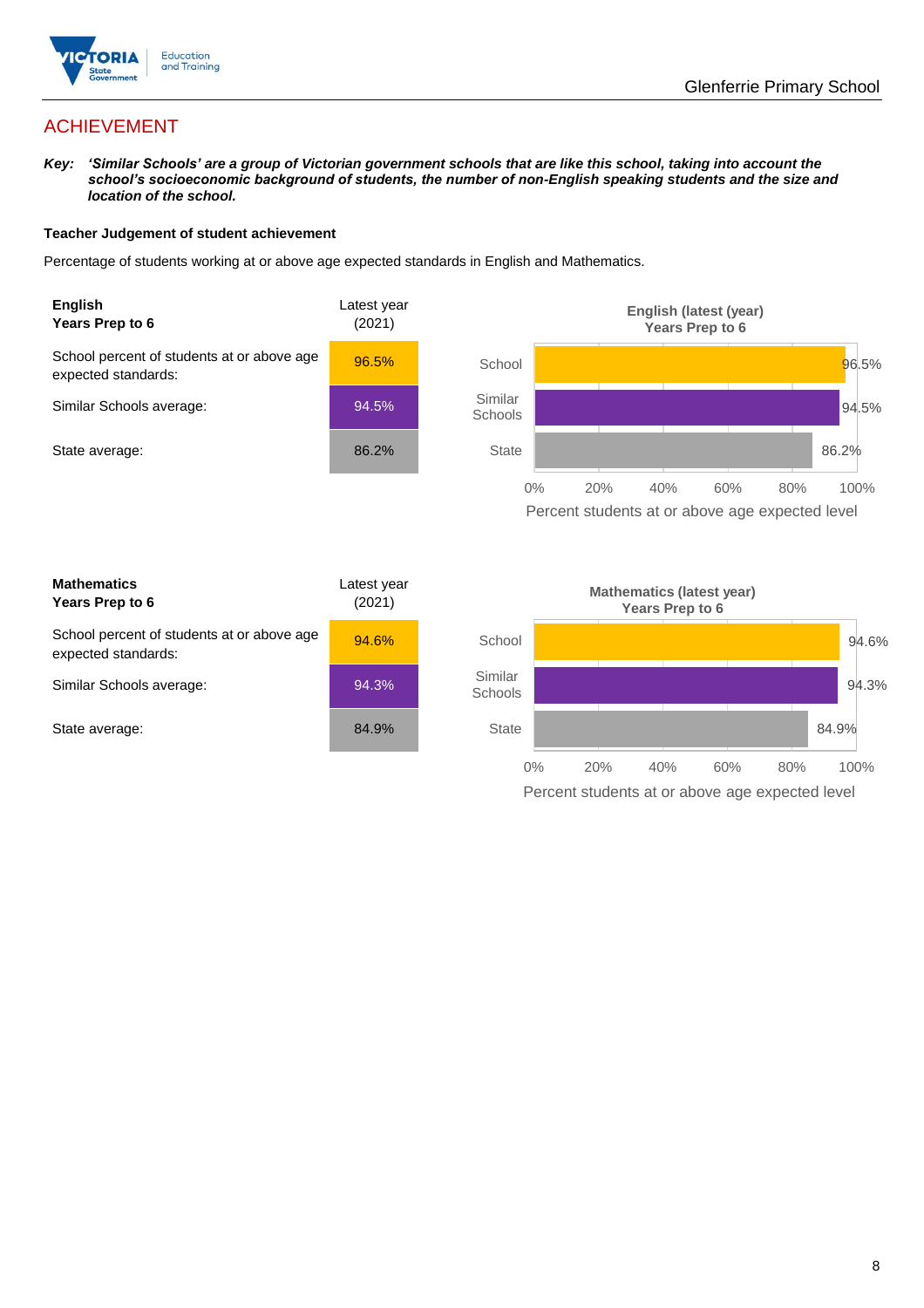

# ACHIEVEMENT (continued)

*Key: 'Similar Schools' are a group of Victorian government schools that are like this school, taking into account the school's socioeconomic background of students, the number of non-English speaking students and the size and location of the school.*

### **NAPLAN**

Percentage of students in the top three bands of testing in NAPLAN.

Note: NAPLAN tests were not conducted in 2020, hence the 4-year average is the average of 2018, 2019 and 2021 data.

| Reading<br>Year <sub>3</sub>                      | Latest year<br>(2021) | 4-year<br>average |                    | <b>NAPLAN Reading (latest year)</b><br>Year 3                              |
|---------------------------------------------------|-----------------------|-------------------|--------------------|----------------------------------------------------------------------------|
| School percent of students in<br>top three bands: | 92.7%                 | 84.1%             | School             | 92.7%                                                                      |
| Similar Schools average:                          | 89.3%                 | 88.7%             | Similar<br>Schools | 89.3%                                                                      |
| State average:                                    | 76.9%                 | 76.5%             | <b>State</b>       | 76.9%                                                                      |
|                                                   |                       |                   | $0\%$              | 20%<br>40%<br>60%<br>100%<br>80%<br>Percent of students in top three bands |
| Reading<br>Year 5                                 | Latest year<br>(2021) | 4-year<br>average |                    | <b>NAPLAN Reading (latest year)</b><br>Year <sub>5</sub>                   |
| School percent of students in<br>top three bands: | 85.4%                 | 86.4%             | School             | 85.4%                                                                      |
| Similar Schools average:                          | 84.7%                 | 83.0%             | Similar<br>Schools | 84.7%                                                                      |
| State average:                                    | 70.4%                 | 67.7%             | <b>State</b>       | 70.4%                                                                      |
|                                                   |                       |                   | $0\%$              | 20%<br>40%<br>60%<br>100%<br>80%<br>Percent of students in top three bands |
| <b>Numeracy</b><br>Year <sub>3</sub>              | Latest year<br>(2021) | 4-year<br>average |                    | <b>NAPLAN Numeracy (latest year)</b><br>Year <sub>3</sub>                  |
| School percent of students in<br>top three bands: | 90.2%                 | 85.5%             | School             | 90.2%                                                                      |
| Similar Schools average:                          | 83.5%                 | 85.0%             | Similar<br>Schools | 83.5%                                                                      |
| State average:                                    | 67.6%                 | 69.1%             | <b>State</b>       | 67.6%                                                                      |
|                                                   |                       |                   | $0\%$              | 20%<br>40%<br>60%<br>80%<br>100%<br>Percent of students in top three bands |
| <b>Numeracy</b><br>Year 5                         | Latest year<br>(2021) | 4-year<br>average |                    | <b>NAPLAN Numeracy (latest year)</b><br>Year 5                             |
| School percent of students in<br>top three bands: | 85.4%                 | 84.2%             | School             | 85.4%                                                                      |
| Similar Schools average:                          | 81.1%                 | 79.5%             | Similar<br>Schools | 81.1%                                                                      |
| State average:                                    | 61.6%                 | 60.0%             | <b>State</b>       | 61.6%                                                                      |
|                                                   |                       |                   | $0\%$              | 20%<br>40%<br>60%<br>80%<br>100%                                           |

Percent of students in top three bands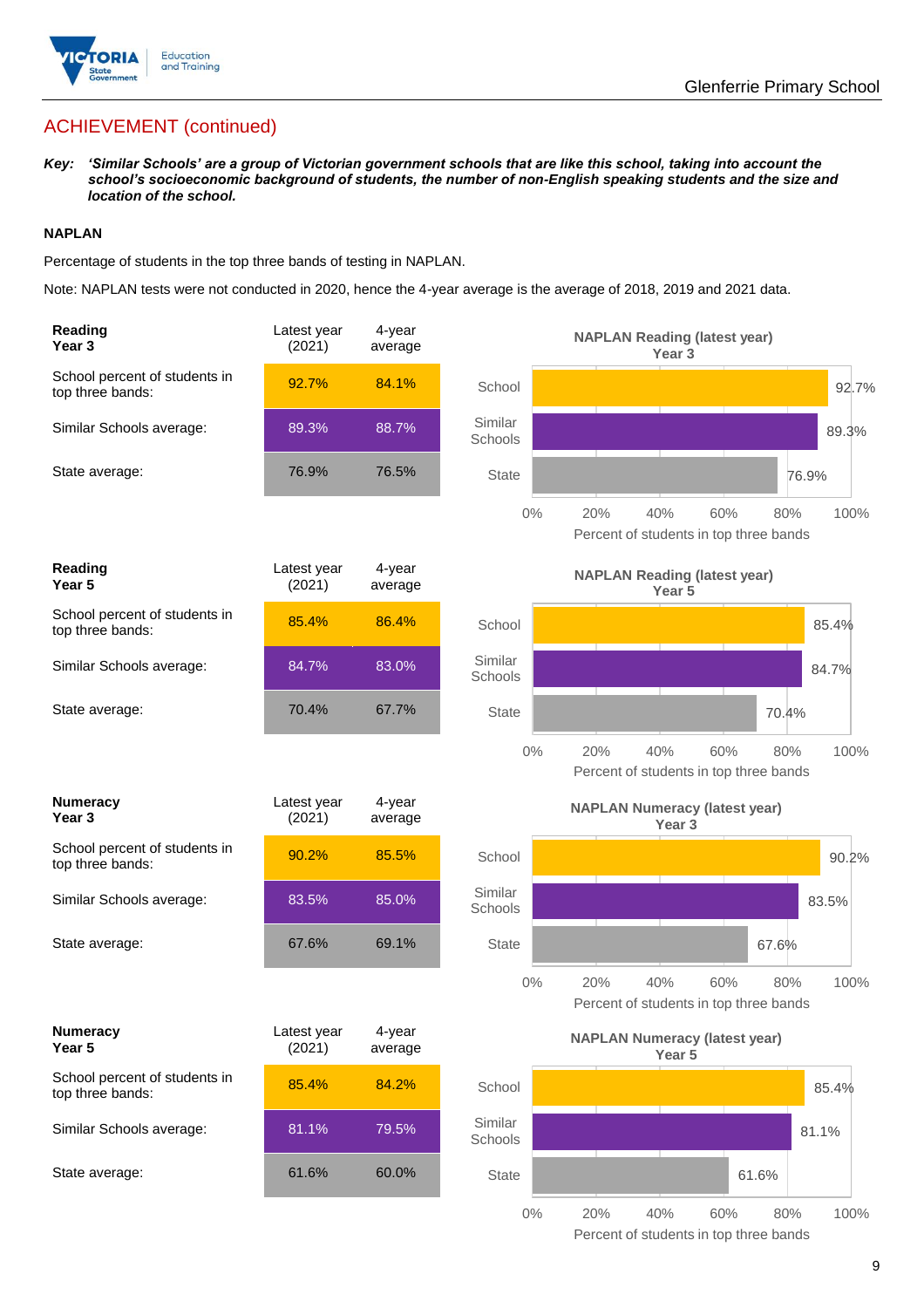

# ACHIEVEMENT (continued)

### **NAPLAN Learning Gain**

NAPLAN learning gain is determined by comparing a student's current year result relative to the results of all 'similar' Victorian students (i.e., students in all sectors in the same year level who had the same score two years prior). If the current year result is in the top 25 percent, their gain level is categorised as 'High'; middle 50 percent is 'Medium'; bottom 25 percent is 'Low'.

### **Learning Gain Year 3 (2019) to Year 5 (2021)**

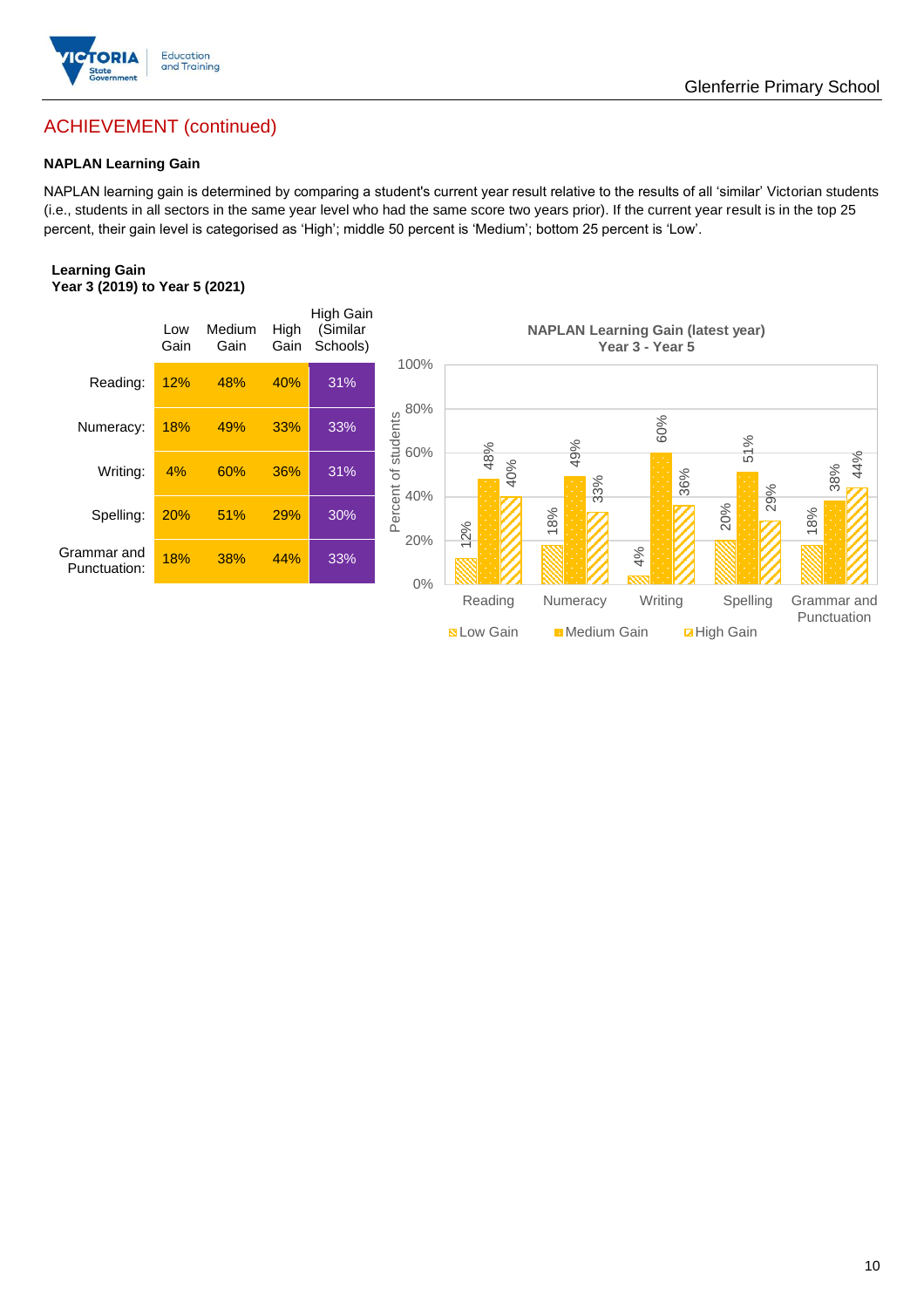

# ENGAGEMENT

*Key: 'Similar Schools' are a group of Victorian government schools that are like this school, taking into account the school's socioeconomic background of students, the number of non-English speaking students and the size and location of the school.*

### **Average Number of Student Absence Days**

Absence from school can impact on students' learning. Common reasons for non-attendance include illness and extended family holidays. Absence and attendance data in 2020 and 2021 may have been influenced by COVID-19.



### **Attendance Rate (latest year)**

|                                             | Prep | Year 1 | Year 2 | Year 3 | Year 4 | Year 5 | Year 6 |
|---------------------------------------------|------|--------|--------|--------|--------|--------|--------|
| Attendance Rate by year level<br>$(2021)$ : | 95%  | 89%    | 93%    | 96%    | 94%    | 97%    | 96%    |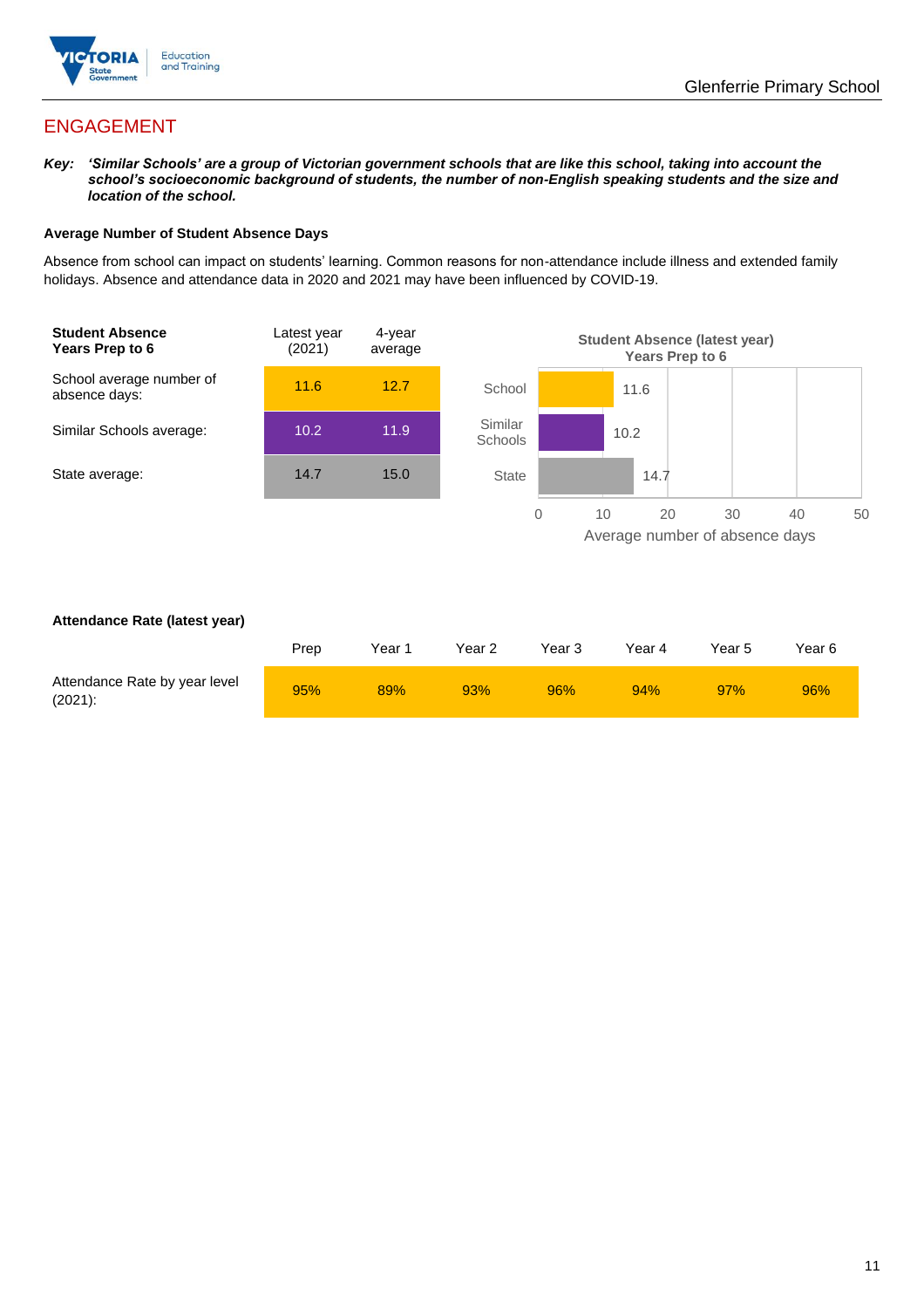

## **WELLBEING**

*Key: 'Similar Schools' are a group of Victorian government schools that are like this school, taking into account the school's socioeconomic background of students, the number of non-English speaking students and the size and location of the school.*

#### **Student Attitudes to School – Sense of Connectedness**

The percent endorsement on Sense of Connectedness factor, as reported in the Attitudes to School Survey completed annually by Victorian government school students, indicates the percent of positive responses (agree or strongly agree).



*Due to lower participation rates, differences in the timing of the survey/length of survey period and the general impact of Covid19 across 2020 and 2021, data are often not comparable with previous years or within similar school groups. Care should be taken when interpreting these results.*



### **Student Attitudes to School – Management of Bullying**

The percent endorsement on Management of Bullying factor, as reported in the Attitudes to School Survey completed annually by Victorian government school students, indicates the percent of positive responses (agree or strongly agree).

| <b>Management of Bullying</b><br>Years 4 to 6 | Latest year<br>(2021) | 4-year<br>average |  |
|-----------------------------------------------|-----------------------|-------------------|--|
| School percent endorsement:                   | 92.8%                 | 87.0%             |  |
| Similar Schools average:                      | 78.8%                 | 78.6%             |  |
| State average:                                | 78.4%                 | 79.7%             |  |

*Due to lower participation rates, differences in the timing of the survey/length of survey period and the general impact of Covid19 across 2020 and 2021, data are often not comparable with previous years or within similar school groups. Care should be taken when interpreting these results.*

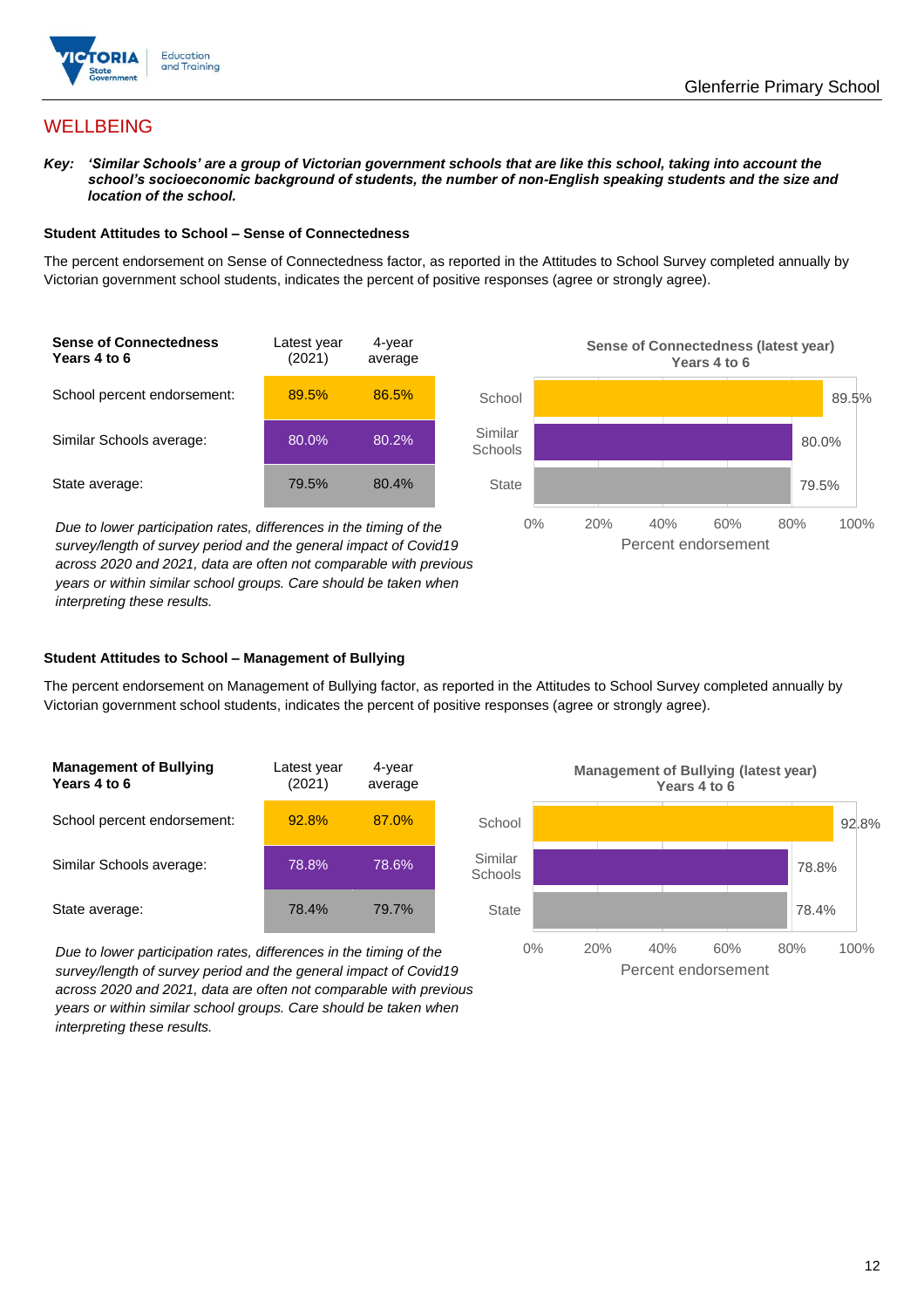

# **Financial Performance and Position**

FINANCIAL PERFORMANCE - OPERATING STATEMENT SUMMARY FOR THE YEAR ENDING 31 DECEMBER, 2021

| <b>Revenue</b>                  | <b>Actual</b> |
|---------------------------------|---------------|
| <b>Student Resource Package</b> | \$2,609,433   |
| Government Provided DET Grants  | \$293,276     |
| Government Grants Commonwealth  | \$20,731      |
| Government Grants State         | \$0           |
| Revenue Other                   | \$4,607       |
| <b>Locally Raised Funds</b>     | \$335,051     |
| <b>Capital Grants</b>           | \$0           |
| <b>Total Operating Revenue</b>  | \$3,263,098   |

| Equity <sup>1</sup>                                 | <b>Actual</b> |
|-----------------------------------------------------|---------------|
| Equity (Social Disadvantage)                        | \$5,000       |
| Equity (Catch Up)                                   | \$0           |
| <b>Transition Funding</b>                           | \$0           |
| Equity (Social Disadvantage - Extraordinary Growth) | \$0           |
| <b>Equity Total</b>                                 | \$5,000       |

| <b>Expenditure</b>                    | <b>Actual</b> |
|---------------------------------------|---------------|
| Student Resource Package <sup>2</sup> | \$2,625,819   |
| Adjustments                           | \$0           |
| <b>Books &amp; Publications</b>       | \$5,615       |
| Camps/Excursions/Activities           | \$125,510     |
| <b>Communication Costs</b>            | \$3,015       |
| Consumables                           | \$53,011      |
| Miscellaneous Expense <sup>3</sup>    | \$64,295      |
| <b>Professional Development</b>       | \$12,078      |
| Equipment/Maintenance/Hire            | \$137,179     |
| <b>Property Services</b>              | \$214,663     |
| Salaries & Allowances <sup>4</sup>    | \$164         |
| <b>Support Services</b>               | \$139,468     |
| Trading & Fundraising                 | \$7,070       |
| Motor Vehicle Expenses                | \$0           |
| Travel & Subsistence                  | \$0           |
| <b>Utilities</b>                      | \$28,596      |
| <b>Total Operating Expenditure</b>    | \$3,416,484   |
| <b>Net Operating Surplus/-Deficit</b> | (\$153,386)   |
| <b>Asset Acquisitions</b>             | \$0           |

(1) The equity funding reported above is a subset of the overall revenue reported by the school.

(2) Student Resource Package Expenditure figures are as of 24 Feb 2022 and are subject to change during the reconciliation process.

(3) Miscellaneous Expenses include bank charges, administration expenses, insurance and taxation charges.

(4) Salaries and Allowances refers to school-level payroll.